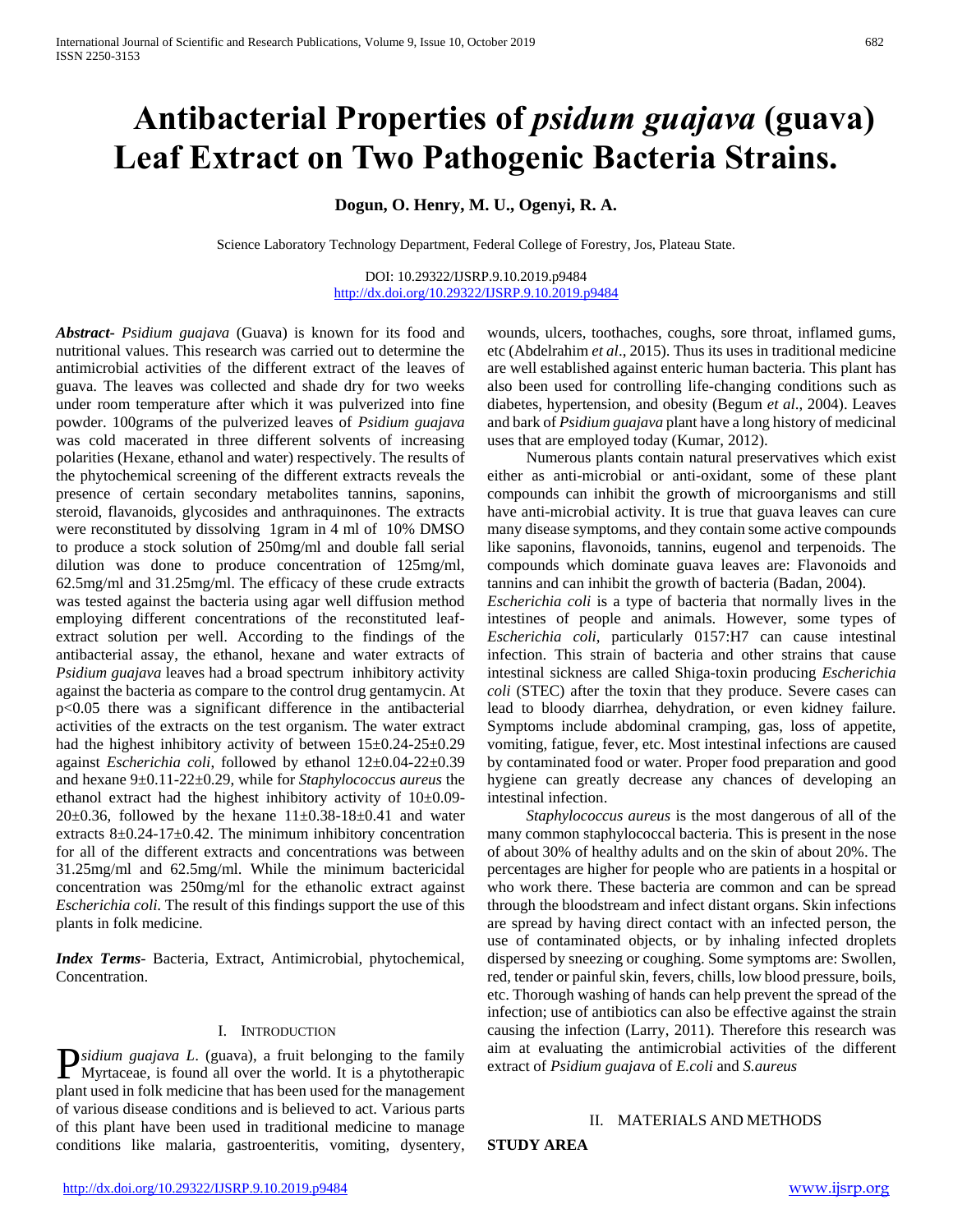This research was conducted in the Chemistry and Biology laboratories of the Federal College of Forestry, Jos, Plateau State, Nigeria. Jos, Plateau state is located in the middle zone of Nigeria. It lies between latitude 45.56°-9055° north and Longitude 31.63°-8053° east. Temperature ranges between 21°c-25°c and mean and annual rainfall is about 1,400mm (55 inches). The average elevation is 1,829m above sea level.

#### **PREPARATION OF GUAVA LEAVES**

 The guava leaves were collected and dried in the shade at room temperature (25°c) for two weeks and then pulverized into coarse powder. The powder was then stored in an airtight bottle at 4 o c until when needed.

## **EXTRACTION OF PLANT MATERIALS**

 100gram of the pulverized powder was cold macerated in 200ml of different solvents (ethanol, hexane and water) contained in 500ml sterile conical flasks and covered with rubber cork & aluminium foil. These were placed aside with intermittent shaking 24 hours. Each of the extracts was filtered with a muslin cloth and the mache was discarded. The filtrate was subjected to evaporation in a rotary evaporator to obtain a dried extract. The dried extract was stored at 4<sup>0</sup>c until used for further study (Atata *et al.*, 2003).

#### **PHYTOCHEMICAL ANALYSIS**

 The crude extracts of *Psidium guajava* were subjected to qualitative screening for identification of various classes of active chemical constituents such as tannins, saponins, cardiac glycosides, steroids, terpenoids, flavonoids, anthraquinones, and alkanoids. The phytochemical analysis was done according to standard method (Harborne, 1988).

## **Qualitative phytochemical analysis of the plant extracts (Harborne 1988).**

 The leaf extracts were analyzed for tannins, saponins, cardiac glycosides, steroids, terpenoids, flavonoids, anthraquinones, alkaloids, phenols and volatile oils.

## **TEST FOR TANNINS**

 Ferric chloride (2ml) was added to 1ml of each of the plant extracts, and the formation of a greenish black coloration indicated the presence of tannins.

#### **TEST FOR SAPONINS**

 Distilled water (2ml) was added to 2ml of each of the plant extracts and shaken for 15mins lengthwise. The formation of 1cm layer of foam indicated the presence of saponins.

## **TEST FOR CARDIAC GLYCOSIDES**

 Chloroform (3ml) and ammonia solution (10%) were added to 3ml of the plant extracts. Formation of pink colour indicated the presence of glycosides.

#### **TEST FOR STEROIDS**

 The extracts were dissolved in 2ml of chloroform to which 10 drops of acetic acid was added and mixed. A change of red colour through blue to green indicates the presence of steroids (Lieberman Buchard Test).

#### **TEST FOR TERPENOIDS (SALKOWSKI'S TEST)**

 5ml of each extract was mixed in 2ml of chloroform and concentrated sulphuric acid (3ml) was carefully added to form a layer. A reddish brown precipitate of the interface indicated the presence of terpenoids.

## **TEST FOR FLAVONOIDS**

 Sodium hydroxide (1ml of 2N) was added to 1ml of each of the plant extracts. A yellow colour indicated the presence of flavonoids.

#### **TEST FOR ANTHRAQUINONES**

 0.5ml of the extract was boiled with 10ml of sulphuric acid and filtered while hot. The filtrate was shaken with 5ml of chloroform and observed for colour changes.

## **TEST FOR ALKALOIDS**

 Concentrated hydrochloric acid (2ml) was added to 2ml of each of the plant extracts. Then a few drops of Meyer's reagent were added. The presence of a green colour or white precipitate indicated the presence of alkaloids.

#### **TEST FOR PHENOLS**

 Distilled water (2ml) followed by few drops of 10% ferric chloride was added to 1ml of the extracts. Formation of blue or green colour indicated the presence of phenol.

## **SOURCES OF BACTERIAL STRAINS**

 The bacterial strains which are *Escherichia coli* (gram negative) and *Staphylococcus aureus* (gram positive) were obtained from Veterinary Research Institute Vom Jos plateau state.

#### **STANDARDIZATION OF INOCULUM**

 Using inoculation loop, enough material from an overnight culture of the test organism was transferred into a test tube containing nutrient broth until the turbidity of the suspension matched the turbidity of the 0.5 McFarland Standard as described by the National committee for clinical laboratory standard (NCCLS, 2008).

## **PREPARATION OF NUTRIENT AGAR**

 Nutrient agar was prepared from a commercially available dehydrated base according to the manufacturer's instructions. Immediately after autoclaving, it was allowed to cool in a 45<sup>o</sup>c to 50°c water bath. The freshly prepared and cooled medium was poured into sterile agar plates on a level, horizontal surface to give a uniform depth of approximately 2mm.

## **ANTIBACTERIAL ACTIVITY BY AGAR WELL DIFFUSION ASSAY METHOD**

 The antibacterial activity of the crude solvents (ethanol, hexane and water) leaves' extracts of *Psidium guajava* against gram-positive as well as gram-negative bacterial strains was evaluated by agar well diffusion assay (AWDA) method (Parekh *et al*., 2007; Kumar *et al*., 2014). The diameters of the inhibition zones were measured in millimeters. For this, a well (5mm diameter) was made with the help of a cork borer in cooled nutrient agar plate, overlaid with soft agar (5ml), seeded with a target strain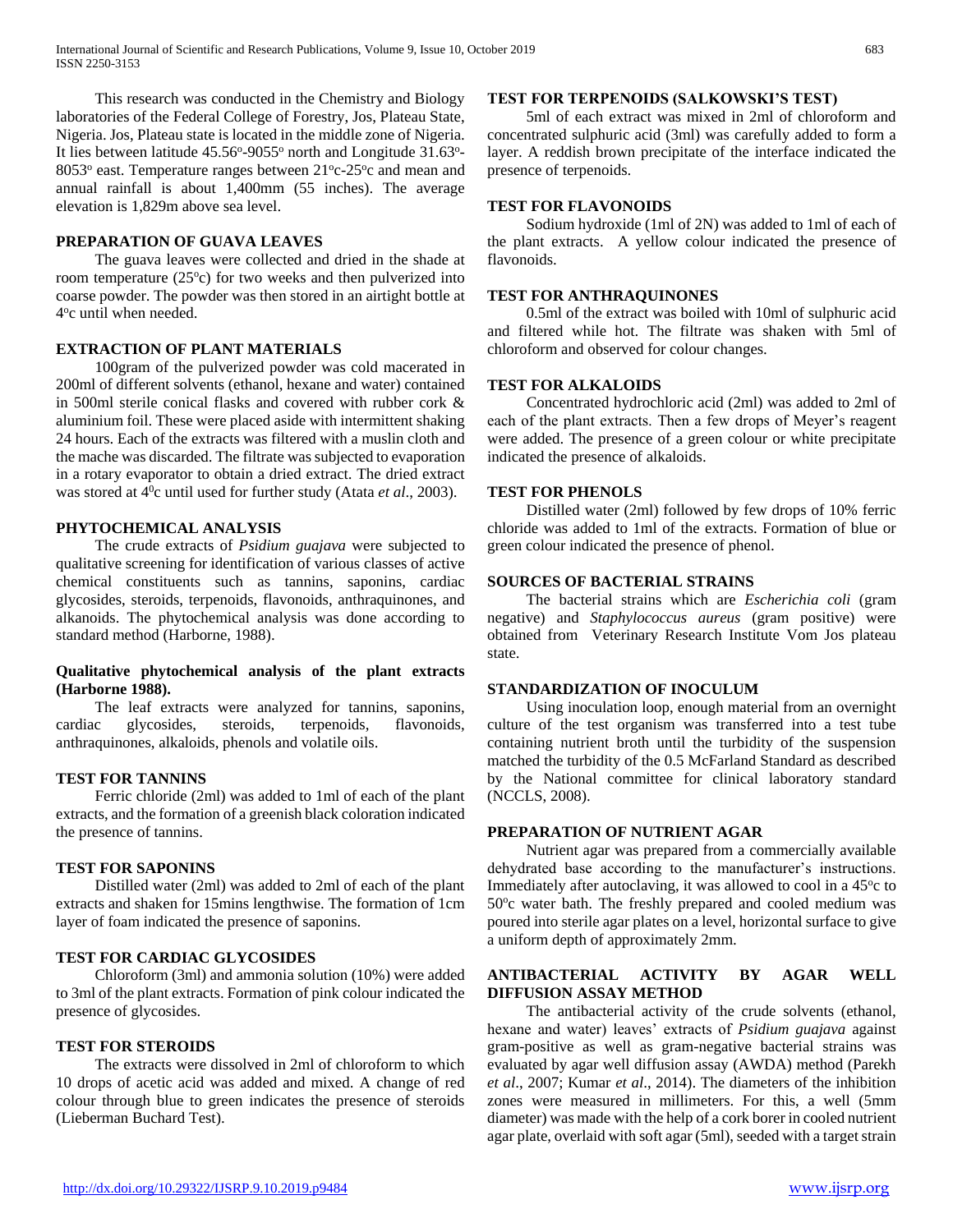$(-10<sup>6</sup>$ cfu/ml). Aliquots of the test compound (100ul) were introduced into the well and the plates were incubated overnight at 37°c. For each bacterial strain, the dissolving solvent 10% DMSO and gentamycin (50ug/ml) were used as negative and positive controls respectively.

## **PREPARATION OF NUTRIENT BROTH**

 6.5grams of nutrient broth powder was suspended in 500mls of distilled water and it was dispensed in to a 500ml conical flask. It was sterilized in an autoclave at 121°c for 15mins.

## **DETERMINATION OF MINIMUM INHIBITORY CONCENTRATION**

 The MIC is the concentration giving the least inhibitory activity and below which there is no further inhibition. This was determined by the method as described by Ochei *et al* (2000).The Minimum Inhibitory Concentration of the *Psidium guajava* leaves was determined according to the broth (tube) dilution method. 13 sterile tubes were set up and labelled. 1ml of the nutrient broth was pipetted into tube 2 to 10, 11 and 13. Tube 11 was inoculum control, 12 was broth control, 13 was antibiotic control. 1ml of the working solution (250mg/ml of the extract) was pipetted into tubes 1, 2 and 13. A double dilution was prepared from tube 2 to 10 using 1ml of the amount. 1ml of working inoculum was pipetted into tubes 1 to 1. The least tube that showed no turbidity was taken as the MIC. (Ochei and Kolhatkar, 2000)

#### **MINIMUM BACTERICIDAL CONCENTRATION**

 The Minimum Bactericidal Concentration of the plant extracts on the bacteria was carried out according to National Committee for Clinical Laboratory Standard (NCCLS, 2008). A loopful of broth was collected from the determination of MIC tubes which did not show any growth and streaked on a sterile nutrient agar. All the plates were then incubated at 37°c for 24hours. The least concentration of the leaf extracts with no visible growth after incubation was taken as the minimum bactericidal concentration.

## III. RESULTS AND DISCUSSION

## **RESULTS**

**Preliminary Phytochemical Screening**

## **Table 1: Preliminary Screening for Phytochemical Constituents**

| S/No. | <b>Phytochemical constituents</b> | <b>Ethanol</b> extract | Hexane extract                   | Water extract                    |
|-------|-----------------------------------|------------------------|----------------------------------|----------------------------------|
| 1.    | Tannins                           | $+$                    | $+$                              | $+$                              |
| 2.    | <b>Saponins</b>                   | $\ddot{}$              |                                  |                                  |
| 3.    | <b>Cardiac glycosides</b>         |                        | $+$                              | $+$                              |
| 4.    | <b>Steroids</b>                   | $\ddot{}$              | $+$                              | $\begin{array}{c} + \end{array}$ |
| 5.    | <b>Terpenoids</b>                 | $\ddot{}$              | $+$                              | $\ddot{}$                        |
| 6.    | Flavonoids                        | $+$                    | $+$                              |                                  |
| 7.    | <b>Anthraquinones</b>             | $\qquad \qquad +$      | $\begin{array}{c} + \end{array}$ | $+$                              |
| 8.    | <b>Alkaloids</b>                  | $\qquad \qquad +$      | $+$                              | $+$                              |
| 9.    | <b>Phenols</b>                    | $\ddot{}$              |                                  | $\ddot{}$                        |
| 10.   | Volatile oils                     | $+$                    | $\ddot{}$                        | $\overline{\phantom{0}}$         |

+ indicates the presence of the compound in each extract. -indicates the absence of the compound in each extract.

## **ANTIBACTERIAL ASSAY FOR** *Escherichia coli*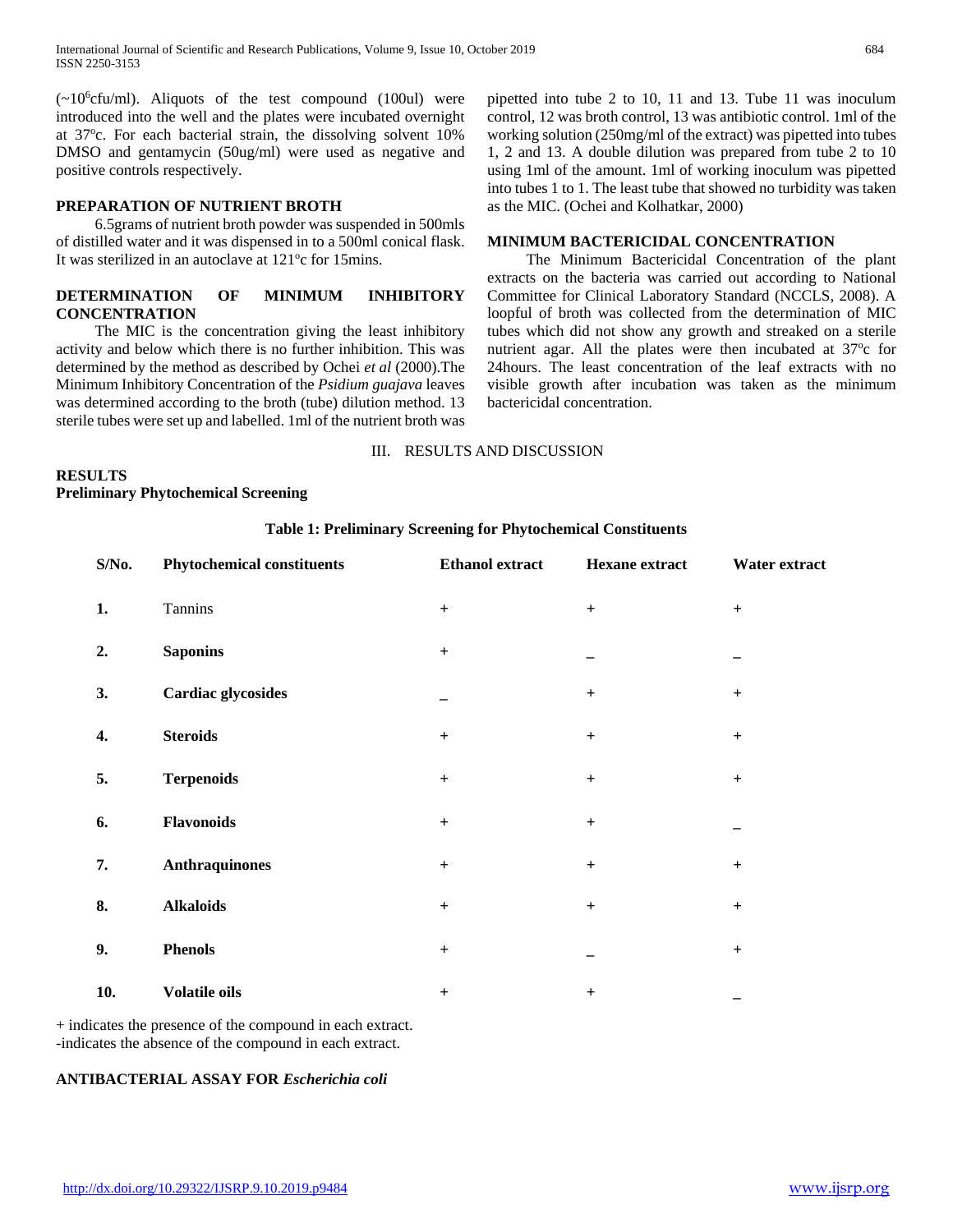International Journal of Scientific and Research Publications, Volume 9, Issue 10, October 2019 685 ISSN 2250-3153

| Table 2 Antibacterial Activities for <i>Escherichia coli</i> by the Three Extracts of <i>Psidium guajava</i> . |               |               |               |               |
|----------------------------------------------------------------------------------------------------------------|---------------|---------------|---------------|---------------|
| <b>Extracts</b>                                                                                                | $250$ mg/ml   | $125$ mg/ml   | $62.5$ mg/ml  | $31.25$ mg/ml |
|                                                                                                                |               |               |               |               |
| Hexane                                                                                                         | $22 \pm 0.29$ | $15 \pm 0.45$ | $10\pm0.21$   | $9 \pm 0.11$  |
| Aqeuous                                                                                                        | $25 \pm 0.30$ | $21 \pm 0.73$ | $20 \pm 0.14$ | $15 \pm 0.24$ |
| Ethanol                                                                                                        | $22 \pm 0.39$ | $17 \pm 0.38$ | $14\pm0.35$   | $12 \pm 0.04$ |
| <b>LSD</b>                                                                                                     | 0.28          |               |               |               |

## **ANTIBACTERIAL ASSAY FOR** *Staphylococcus aureus*

|  |  |  |  | Table 3 Antibacterial Activities for Staphylococcus aureus by the Three Extracts of Psidium guajava. |  |
|--|--|--|--|------------------------------------------------------------------------------------------------------|--|
|--|--|--|--|------------------------------------------------------------------------------------------------------|--|

| <b>Extracts</b> | $250$ mg/ml   | $125$ mg/ml   | $62.5$ mg/ml  | 31.25mg/ml    |
|-----------------|---------------|---------------|---------------|---------------|
|                 |               |               |               |               |
| Hexane          | $18 + 0.41$   | $15 \pm 0.06$ | $13 \pm 0.17$ | $11 \pm 0.38$ |
|                 |               |               |               |               |
| Aqeuous         | $17+0.42$     | $12 \pm 0.54$ | $20 \pm 0.07$ | $8 + 0.24$    |
|                 |               |               |               |               |
| Ethanol         | $20 \pm 0.36$ | $17+0.02$     | $14 \pm 0.17$ | $10\pm0.09$   |
| <b>LSD</b>      | 0.24          |               |               |               |
|                 |               |               |               |               |
|                 |               |               |               |               |

Antimicrobial Screening of Escherichia coli and Staphylococcus aureus.

## **Table 4: Antimicrobial Effects of Minimum Inhibitory Concentration and Minimum Bactericidal Concentration of Ethanol, Hexane and Water Extracts of Psidium guajava.**

| <b>TEST ORGANISM</b>  | <b>EXTRACTS</b> | <b>MBC</b>                   | MIC           |
|-----------------------|-----------------|------------------------------|---------------|
| Escherichia coli      | Hexane          | $\overline{\phantom{a}}$     | $31.25$ mg/ml |
|                       | Water           | $\qquad \qquad \blacksquare$ | $62.5$ mg/ml  |
|                       | Ethanol         | $250 \text{ mg/ml}$          | $62.5$ mg/ml  |
| Staphylococcus aureus | Hexane          | $\qquad \qquad \blacksquare$ | $31.25$ mg/ml |
|                       | Water           | $\overline{\phantom{a}}$     | $62.5$ mg/ml  |
|                       | Ethanol         | -                            | $62.5$ mg/ml  |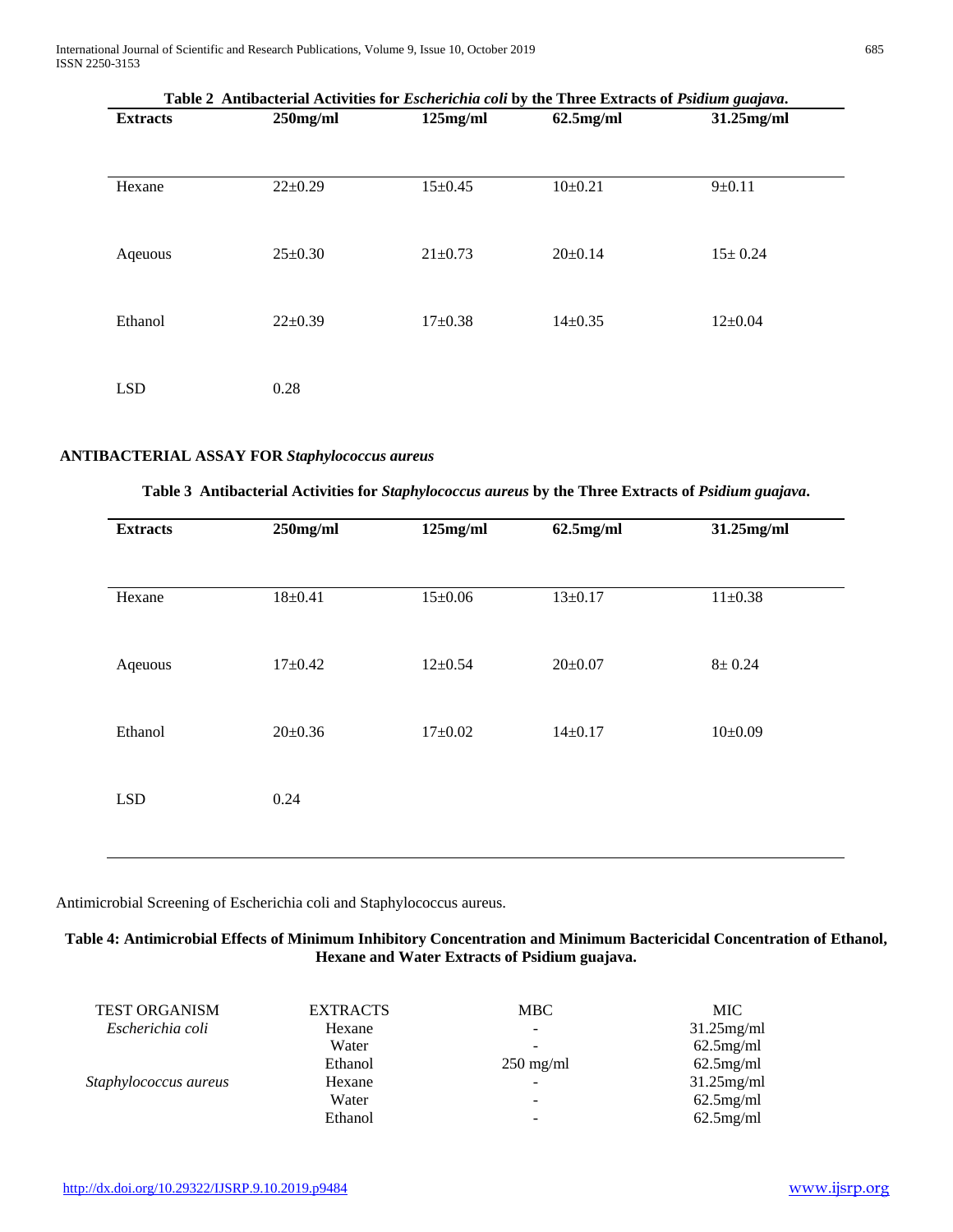

**FIGURE 1 The antibacterial activities of different extract of psidium guajava on E.coli**



**FIGURE 1 The antibacterial activities of different extract of psidium guajava on S.aureus**

## IV. DISCUSSION

 Components of the leaf extracts: Table 1 shows the results for the phytochemical screening for components of the leaf extracts of *Psidium guajava e.g* alkaloids, tannins, steroids, etc. Tannins, saponins, steroids, terpenoids, flavonoids, anthraquinones, alkaloids, phenols and volatile oils were present in the ethanolic extracts except cardiac glycosides. Tannins, cardiac glycosides, steroids, terpenoids, flavonoids, anthraquinones, alkaloids and volatile oils were present in the hexane extracts except for saponins and phenols which were absent. Tannins, cardiac glycosides, steroids, terpenoids, anthraquinones, alkaloids and phenols were present in the water extract except for saponins, flavonoids and volatile oils which were absent. The presence of phytochemical compounds in *P.* 

*guajava* extracts were reported to be responsible for antimicrobial activity by several authors (Singh and Bhat, 2003) particularly alkaloids and tannins are well known for their antimicrobial activity.

 Antibacterial activities of the leaf extracts of *Psidium guajava*: The results of antimicrobial activities of hexane, ethanol and water extracts against the test organisms are shown in table 2. The zones of inhibition of the bacteria are a function of the antimicrobial activities of the extracts. The activities of the leaf extracts were shown to be concentration dependent. The extracts showed significant inhibition against all the test organisms. However, the water extracts showed more activity than the other extracts. Gentamycin had a zone of inhibition of 25mm against *Escherichia coli*and 10% DMSO were used as positive and negative controls respectively, which10% DMSO was inactive against the organisms.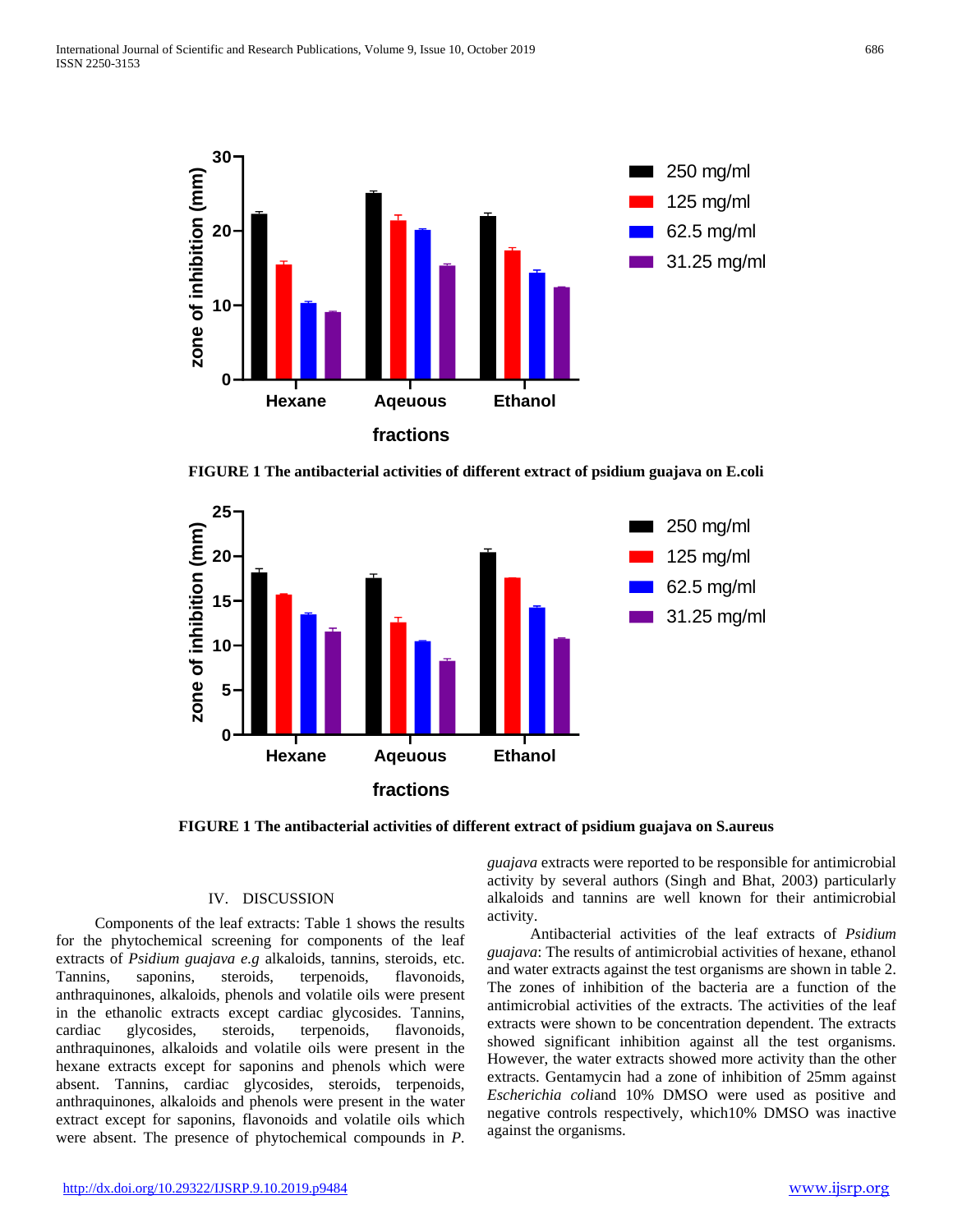Minimum Inhibitory Concentration (MIC) and Minimum Bactericidal Concentration (MBC): Table 3 shows the results of MIC and MBC determination on the test organisms. The test tube which showed no turbidity was recorded as the minimum inhibitory concentration (MIC). The test tubes which showed no turbidity were cultured on nutrient agar for 24hrs the concentration which showed no growth was taken as the Minimum bactericidal concentration (MBC) as shown in table 3 above. The MIC for the test organisms ranged between 31.25mg/ml and 62.5mg/ml for both organisms. The MBC was taken as 250mg/ml for the ethanolic extract against *Escherichia coli* which had no visible growth after 24hrs of incubation.

#### V. CONCLUSION

 The results obtained in this study showed that *Psidium guajava* extracts were able to inhibit the activity of the bacteria used in the study as such *Psidium guajava* presents a potential for the production of drugs used in the treatment of bacteria infections caused by *Escherichia coli* and *Staphylococcus aureus*. The information obtained may provide validation for *Psidium guajava's* reported medicinal uses explaining why it is widely used traditionally as an alternate means of medication for certain ailments.

#### VI. RECOMMENDATION

 In the course of this antimicrobial study only bacterial organisms were used, we recommend that other bacteria especially gastro intestinal microorganisms and fungi can be incorporated into this study in the future so as to exploit the many potentials of *Psidium guajava.*

 In the course of this study, four concentrations ranging from 250mg/ml, 125mg/ml, 62.5mg/ml to 31.25mg/ml were used so we recommend that more concentrations can be used for future research to effectively monitor the best concentration for human consumption.

 For future research more solvents can be introduced during the process of extraction as three solvents were used for this research.

 Guava has a lot of potential as a medicinal plant we hope future research will look into other parts of the plants such as the stem bark and the roots and also the antioxidant properties of this plant and hopefully the synergistic potentials of *Psidium guajava*.

 Since *Psidium guajava* is known to have many medicinal properties, we recommend that *Psidium guajava* be grown as an economic tree not only for its fruits but also for the other plant parts which can be used for medicinal purposes.

#### **REFERENCES**

- [1] Abdelrahim, .I.R, Abdel Hafez, S.I., and Abo Elyousr, .K.A (2015). Fungicidal activity of extracellular products of cyanobacteria against alternaria porri. International Journal of Plant Pathology (50): 239-245.
- [2] Adeyemi, .O.S. and Akanji, .M.A., (2011). Biochemical changes in the kidney and liver of rats following administration of ethanolic extract of Psidium guajava leaves. Hum Exp Toxicol.1266-1274. Badan Pengawasan Obat dan Makanan (2004, Vol. 1).
- [3] Begum, .B.A., Kim, .E, Biswas, .S.K. and Hopke, P.K (2004). Investigation of sources of atmospheric aerosol at urban and semi-urban areas in Bangladesh. Atmospheric Environment (38): 3025-3038.
- [5] Bontempo, .P, Doto, .A., Miceli, .M., Mita, .L, and Benedetti .R. (2012). Psidium guajava L. anti- neoplastic effects. Induction of apoptosis and cell differentiation. Cell Proliferation 22-31.
- [6] Chew, .A.L., Jessica, .J.J. and Sasidharan, .S. (2012). Antioxidant and Antibacterial activity of different parts of Leucas Aspera. Asian Pacific Journal of Tropical Biology. 176-180.
- [7] Crossley, .K.B, Jefferson, .K.K, Archer, .G.L and Fowler, .V.G (2009). The staphylococci in human disease. ActaBiochimicaPolonica 597-612.
- [8] De Nandita, .B. and Ifeoma, .E. (2002). Antimicrobial effects of components of the bark extract of neem(AzadirachtaindicaAjuss). Technology and development (8): 23-28.
- [9] Delaquis, .P.J. and Mazza (1995). Antimicrobial properties of isothiocyanites in food preservation. Food Technology (49):73-84.
- [10] Devang Shah, Zhigang Zhang, Arkady .B. Khodursky, Niilo Kaldalu, Kristi Kurg and Kim Lewis (2006). Persisters: a distinct physiological state of E. coli. Biomedical central biology.
- [11] Dhiman, .A, Nanda, .A, Ahmad, .S. and Narasimhan, .B. (2011). In-vitro antimicrobial activity of methanolic leaf extract of P. guajava. Pharm BioalliedSci 3:226-229.
- [12] El Boushy, A.R.Y, Van der Poel A.F.B (2000). Handbook of poultry feed from waste processing and use: P.428.
- [13] Elsevier, .B.V. (2009). Science Direct. Food Chemistry vol. 113, Issue 1:78- 84.
- [14] Esimone, .C.O, Ebebe I.M, Chah K.E. and Onyeka C.G (2003). Comparative antimicrobial effects of Psidium guajava. J. Trop. Med. Plants, 4:185-189.
- [15] Haida, .K.S and Baron, .A. (2011). Phenolic compounds and antioxidant activity of two varieties of guava and rue. Rev Bras Cienc Saude 28:11-19.
- [16] Harborne, .A.J. (1998). Phytochemical methods-A guide to modern techniques of plant analysis.
- [17] Hawrelak, J. (2003). Medicinal herb monograph: Guava (Psidium guajava). J AustTrad Med Soc 9:25-29.
- [18] Hsieh, .C.L, Lin, .Y.C, Ko, .W.S, Peng, .C.H. and Huang, .C.N. (2005). Inhibitory effect of some selected nutraceutic herbs on LDL glycation induced by glucose and glyoxal. J Ethno Pharmacol 102:357-363.
- [19] Hsieh, P.C, Mau J.L.and S.H. Huang (2001). Antimicrobial effect of various combinations of plant extracts. Food Microbiol., 18:35-43.
- [20] Huang, .C.S, Yin, .M.C, and Chiu, L.C. (2011).Antihyperglycemic and antioxidative potential of Psidium guajava fruit in streptozotocin-induced diabetic rats. Food Chemical Toxicology 49:2189-2195.
- [21] Hui-Yin Chen and Gow-Chin Yen (2007). Antioxidant activity and free radical-scavenging capacity of extracts from guava leaves. Food Chem 101:686-694.
- [22] Jim'enez-Escrig, .A, Rinco'n, .M., Pulido, .R. and Saura-Gaiixto, .F. (2001). Guava fruit as a new source of antioxidant dietary fiber. J Agric Food Chem 49:5489-5493.
- [23] Joseph, .B. and Priya, .R.M. (2011). Phytochemical and Biopharmaceutical aspects of Psidium guajava L. essential oil. Research Journal of Medicinal plants.432-442.
- [24] Kaneria, .M., Chanda, .S., Haida, .K.S and Baron, .A. (2011). Phytochemical and Pharmacognistic Evaluation of Leaves of Psidium guajava L. Pharmacog 23:32-41.
- [25] Kayode, A.A.A. and Kayode, O.T. (2011). Some Medicinal Values of Telfaria occidentalis. American Journal of Biochemistry and Molecular Biology Vol 1(1):30-38.
- [26] Kim, .S.H, Cho, .S.K, Hyun, .S.H, Park, .H.E. and Kim, .Y.S (2011). Metabolic Profiling and predicting the free radical scavenging activity of guava leaves according to harvest time by 1H-nuclear magnetic resonance spectroscopy. BiosciBiotechnolBiochem 75:1090-1097.
- [27] Kumar, .A. (2012). Importance for life ' Psidium guajava'. International Journal of Research in Pharmaceutical and Biomedical Science. 137-148.
- [28] Lozoya, .X, Reyes-Morales, .H, Chavez-Soto, .M, Martinez-Garcia Mdel, .C. and Soto-Gonzalez .Y. (2002). Intestinal anti-spasmodic effect of a phytodrug of P. guajava folia in the treatment of acute diarrheic disease. J Ethnopharmacol 83:19-24.